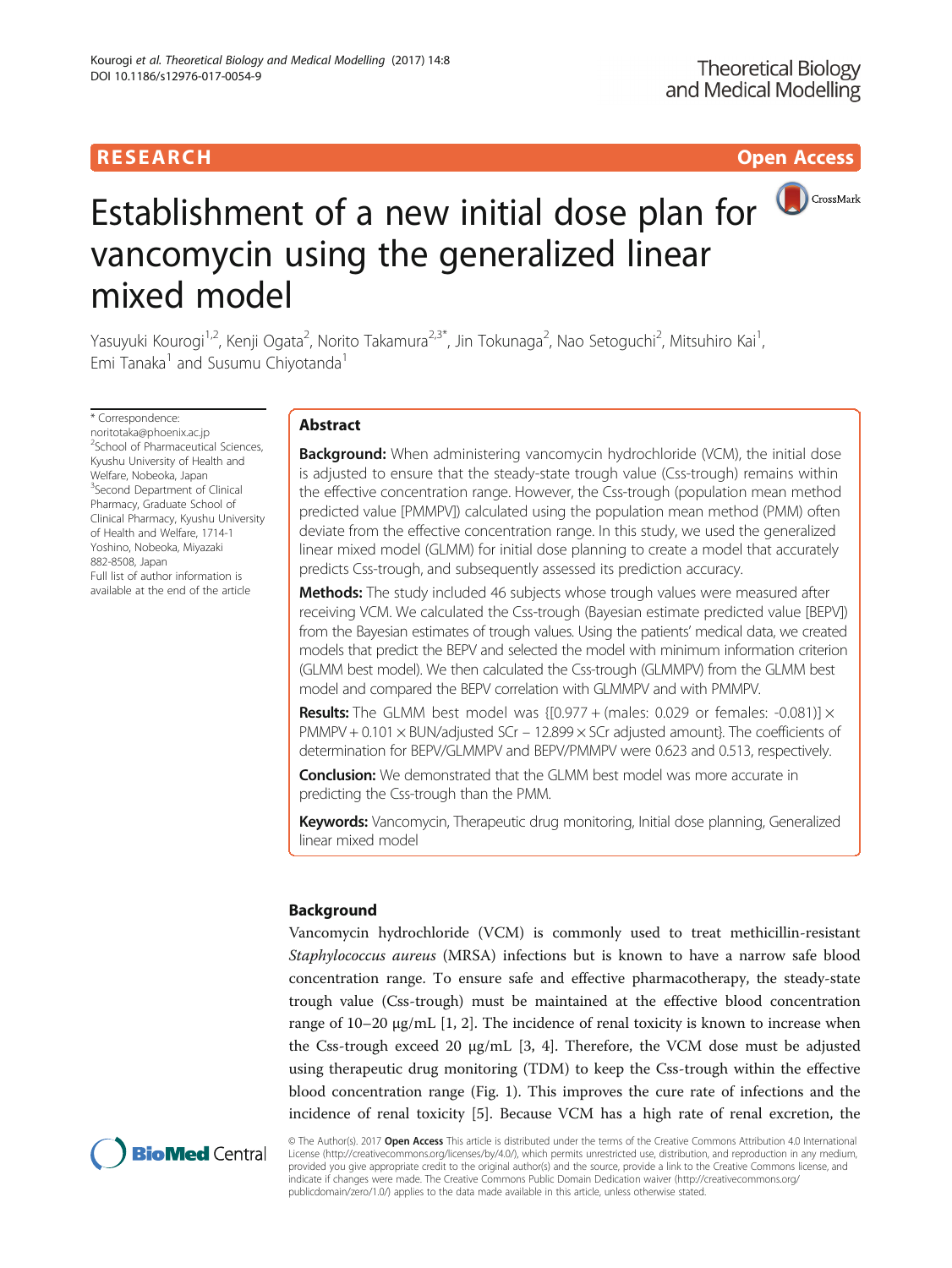<span id="page-1-0"></span>

dose setting must be determined by the renal function of the patient. Therefore, the initial dose plan for VCM is set using the population mean method (PMM), which uses mean values for population pharmacokinetics parameters, creatinine clearance (CLcr) and weight to estimate the Css-trough (population mean method predicted value, PMMPV). Then, the estimated Css-trough is used to determine the VCM dose and infusion time and interval that would maintain an effective blood concentration range. VCM administration is commenced based on this initial dose plan and after several days the trough value is measured. We calculate the Css-trough (Bayesian estimate predicted value, BEPV) from the Bayesian estimate using the measured value and the population pharmacokinetics parameters. There is a large discrepancy between the PMMPV and BEPV in cases where the accuracy of the Css-trough determined from the initial dose plan as predicted by PMM is low. In that case, BEPV often deviates from the effective blood concentration range. Because the dose plan has to be changed in such cases, it requires sufficient time that Css-trough achieves the effective blood concentration range. As a result, the duration of infection is prolonged, the risk of adverse effects is higher. Therefore, in initial dose plan, it is necessary to devise to predict highly accurate Css-trough. However, because the predictive accuracy by the PMM is insufficient, a large discrepancy often exists between the PMMPV and BEPV [[6\]](#page-14-0).

PMM is a method of predicting the unknown Css-trough before commencing drug administration. Statistical modeling has attracted attention as a method of predicting unknown results using a formula (model) created by extracting only the necessary information from enormous amounts of data and is used in a variety of fields [\[7](#page-14-0), [8](#page-15-0)]. One statistical modeling method is the generalized linear mixed model (GLMM), which is characterized by its ability to use multiple data (explanatory variables) to predict unknown outcomes (response variables). Medical facilities accumulate a variety of medical data, but when PMM is used to determine the initial VCM dose, only medical data such as the CLcr can be used. Therefore, we extracted that type of information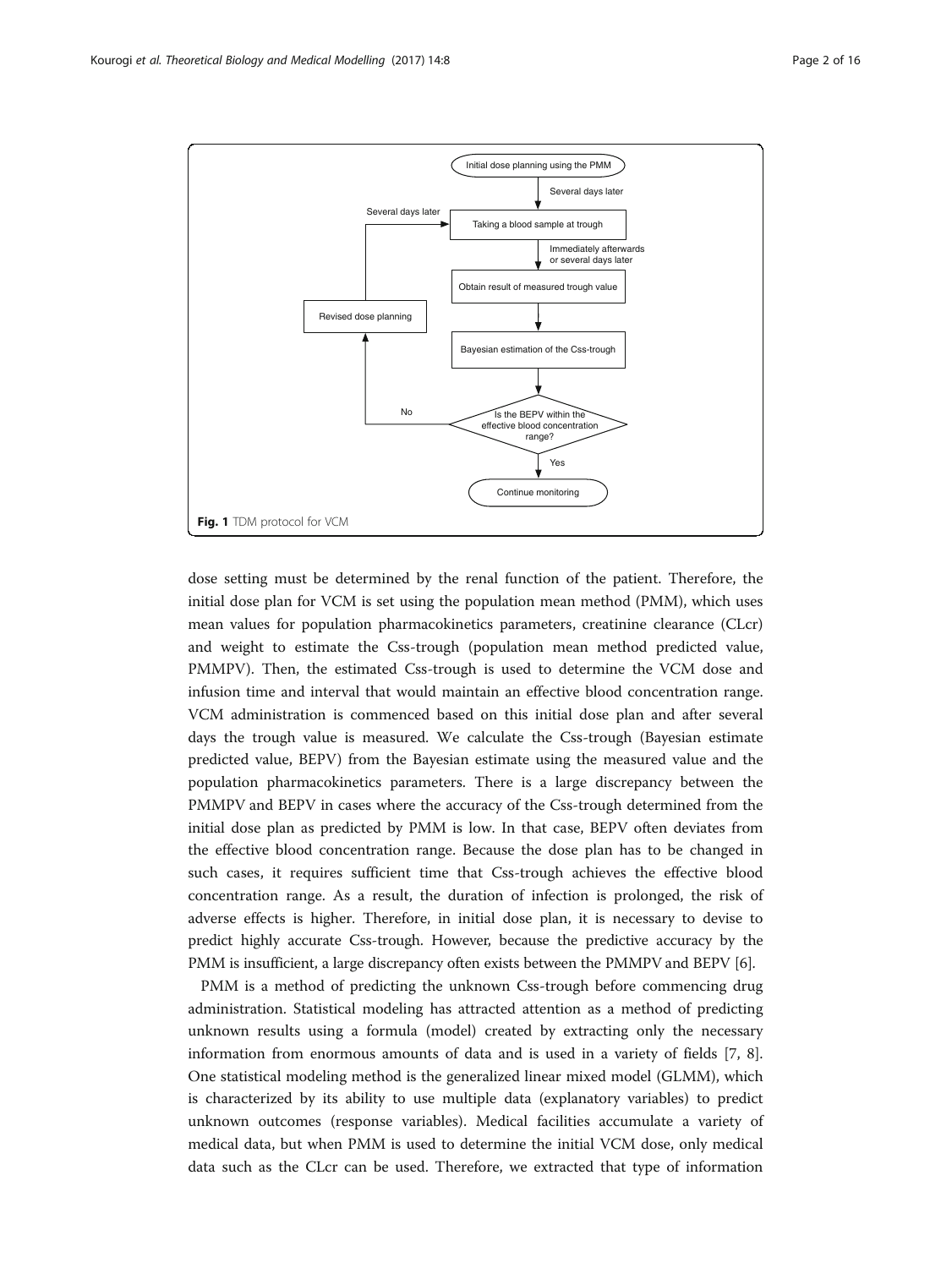that had a major impact on changes of Css-trough of VCM from patient's medical data and created a model that predicts highly accurate Css-trough by applying that information to GLMM explanatory variable (Fig. 2). In this study, we created this model and assessed whether it could predict VCM Css-trough values that were closer to the BEPV than PMMPV, calculated using the model.

#### **Methods**

## Subject extraction

This study included 46 patients whose trough values were measured in 3–5 days from the start of drug administration and were selected from patients who received VCM (VANCOMYCIN HYDROCHLORIDE for I.V. Infusion "MEEK", Meiji Seika Pharma, Tokyo, Japan) drip infusions between August 2008 and March 2015 at Chiyoda Hospital (Table [1\)](#page-3-0). Exclusion criteria were receiving hemodialysis, outpatients, and under the age of 18 years.

## Calculation of CLcr

The PMM requires the CLcr for calculating the VCM Css-trough values and, therefore, we first calculated the CLcr for each patient from their sex, age, weight, and serum creatinine (SCr) at initial dose planning using the Cockcroft-Gault formula (CG formula, Eq. 1) [\[9](#page-15-0)]. SCr was affected by the patient's muscle mass. Therefore, because patients with low muscle mass have low SCr levels, we estimate that the CLcr calculated using the CG formula would high, which overestimates the renal function. In Japan, to estimate CLcr calculated using the CG formula accurately, if the patient's SCr is < 0.6 mg/dL, it is commonly adjusted to 0.6 mg/dL (adjusted SCr) [[10\]](#page-15-0). Therefore, we used the same method here.

Women

$$
\text{CLcr (mL/ min)} = \frac{[140 - \text{Age (years)}] \times \text{Weight (kg)}}{72 \times \text{SCr (mg/dL)}} \times 0.85 \tag{1A}
$$

Men

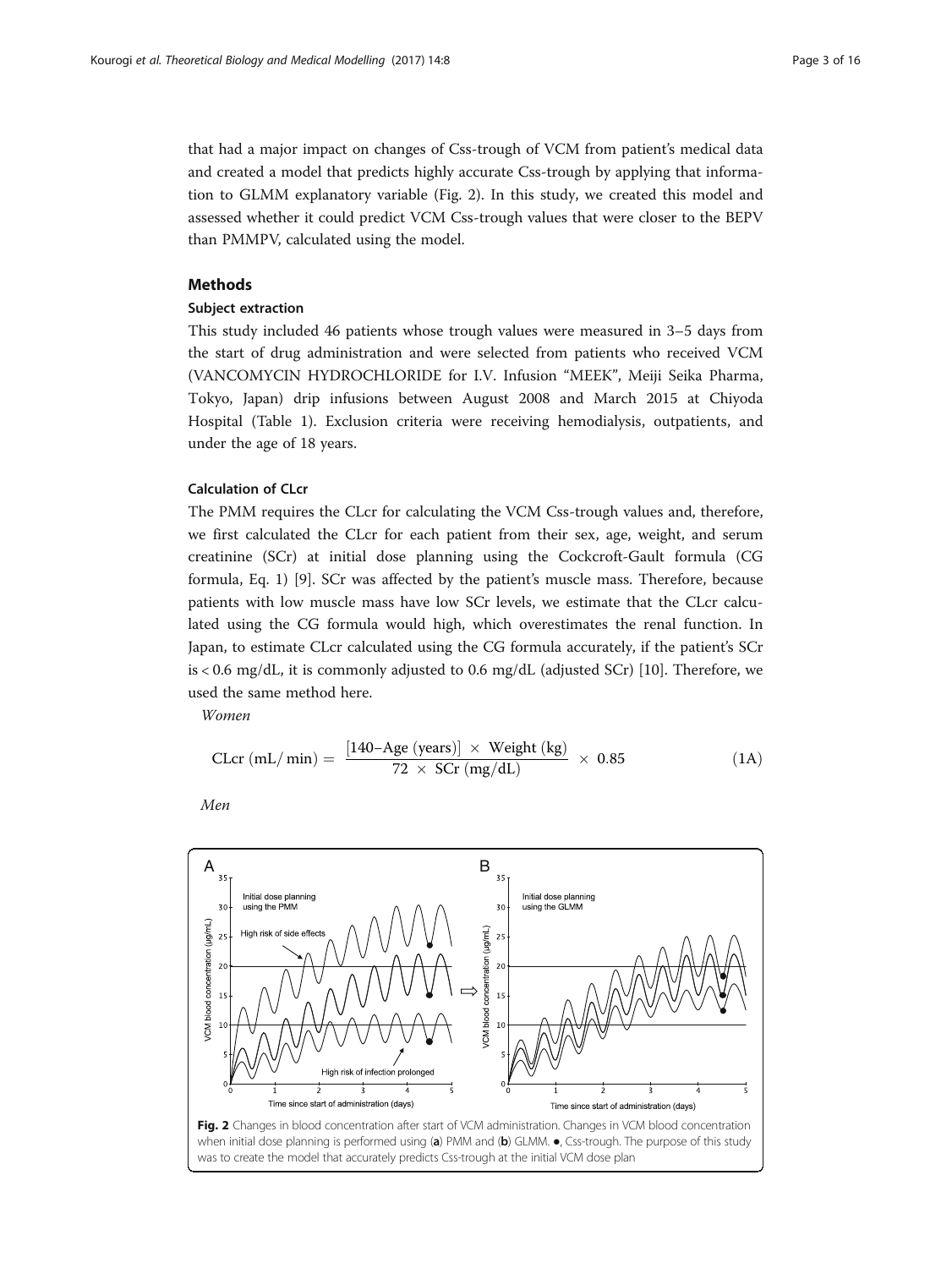<span id="page-3-0"></span>Table 1 Summary of patient characteristics

| Characteristic                |                   |
|-------------------------------|-------------------|
| No. of patients (female/male) | 46 (14/32)        |
| Age (years)                   | $77.37 \pm 8.79$  |
| Height (cm)                   | $157.66 \pm 8.59$ |
| Weight (kg)                   | $46.66 \pm 9.91$  |
| BMI ( $kg/m2$ )               | $18.70 \pm 3.34$  |
| SCr (mg/dL)                   | $0.82 \pm 0.35$   |
| CLcr (mL/min)                 | $45.37 \pm 18.31$ |
| BUN (mg/dL)                   | $19.15 \pm 11.76$ |
| AST (IU/L)                    | $34.70 \pm 24.64$ |
| ALT (IU/L)                    | $30.46 \pm 36.94$ |
| CRP (mg/dL)                   | $8.98 \pm 7.32$   |

The values are shown as the mean + standard deviation

$$
\text{CLcr (mL/min)} = \frac{[140 - \text{Age (years)}] \times \text{Weight (kg)}}{72 \times \text{SCr (mg/dL)}} \tag{1B}
$$

To calculate BEPV, the CLcr is calculated using Eq. 1 even when trough values are measured. If the SCr level has not reached 0.6 mg/dL then, it is adjusted accordingly.

## Calculation of PMMPV and BEPV

The PMMPV was calculated using CLcr at initial dose planning, weight, VCM dose conditions (dose, infusion time, and administration interval), and mean values for population pharmacokinetic parameters [\[11](#page-15-0)]. Furthermore, the calculations were based on the two-compartment model because the distribution of VCM is divided into the central compartment (blood and tissues which equilibrate rapidly with blood) and the peripheral compartment (tissues which equilibrate slowly with blood) [[11\]](#page-15-0).

The BEPV was calculated by CLcr at measuring trough value, weight, VCM administration conditions (dose, infusion time, and administration interval), and the estimating the patients' pharmacokinetic parameters based on the two-compartment model using the Bayesian estimate.

The PMMPV and BEPV were calculated using the TDM analytical software, Vancomycin MEEK Ver. 3.0 (Meiji Seika Pharma).

## Definition of difference (PMM prediction deviation quantity, PMMPDQ) between BEPV and PMMPV

This study aimed to create a model that very accurately predicts the VCM Css-trough using patient medical data. We focused on the medical data having high correlation with the difference between BEPV and PMMPV. We could reduce the difference between BEPV and PMMPV by applying the medical data to the GLMM model as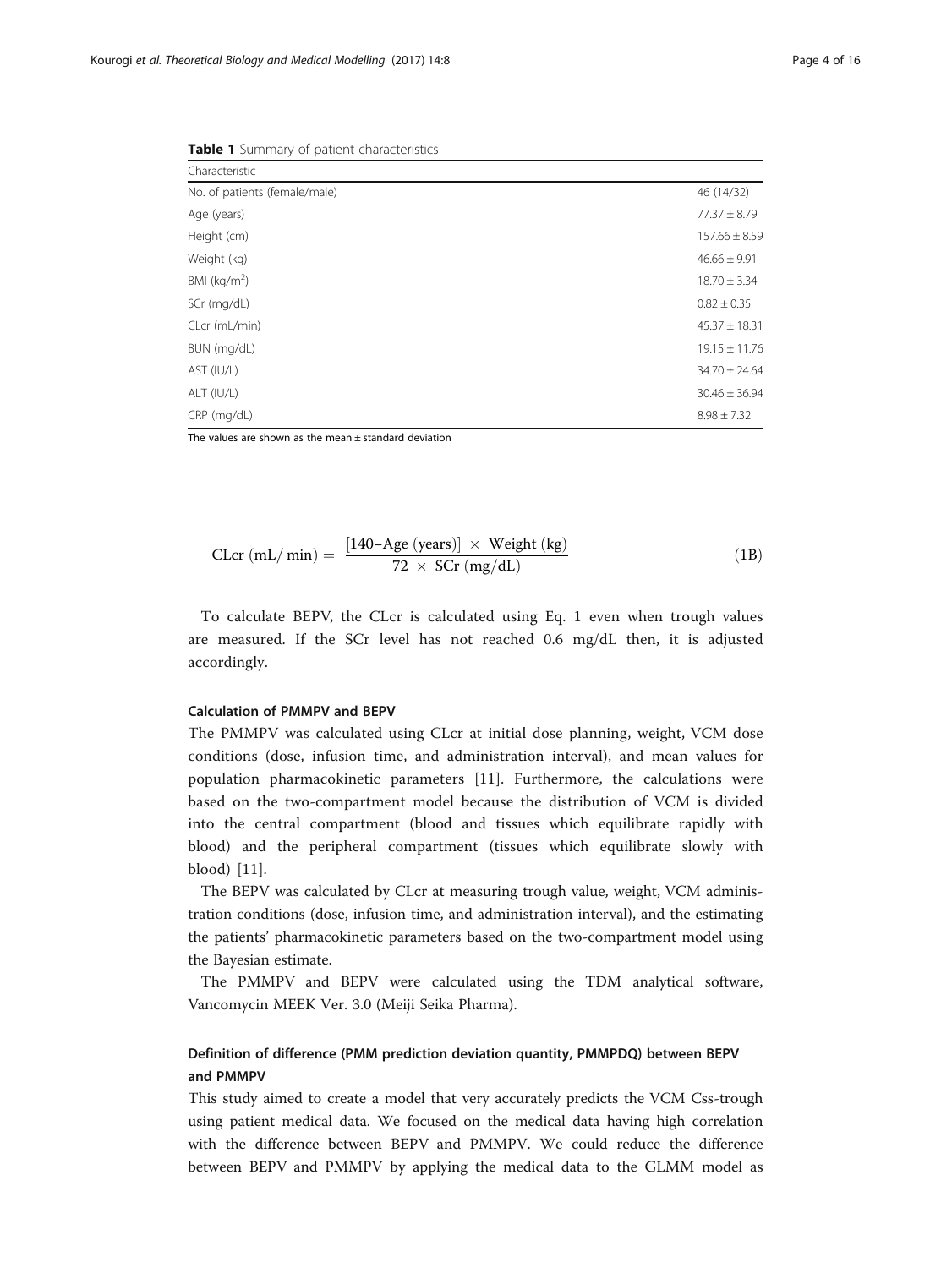<span id="page-4-0"></span>explanation variables. Thus, the difference between BEPV and PMMPV is defined as the PMM prediction deviation quantity (PMMPDQ, Eq. 2).

$$
PMMPDQ = BEPV - PMMPV
$$
 (2)

### Establishing the basic model that the aimed model is based on

Before creating the model, we first established the minimum configuration model (basic model) that formed its basis. Here, we attempted to use a model to very accurately predict the BEPV. Therefore, the response variable used in the model was the BEPV. Our investigation of the correlation between PMMPV and BEPV indicated that it was 0.702 (Spearman's rank correlation coefficient). Guilford's rule of thumb, which is commonly used as a standard for correlation coefficients, stipulates that correlation coefficients of 0–0.2, 0.2–0.4, 0.4–0.7, 0.7–0.9, and 0.9–1.0 are "almost none," "weak," "moderate," "high," and "extremely high" correlations, respectively [\[12](#page-15-0)]. Therefore, since PMMPV and BEPV are highly correlated, we believe that PMMPV is an appropriate explanatory variable for the model. Based on this, the basic model is expressed as Eq. 3 and is equivalent to the formula that predicts the Css-trough based on PMM.

$$
BEPV = \beta_1 \times PMMPV \tag{3}
$$

β1: PMMPV coefficient

Creating the predictor model (GLMM best model) for VCM Css-trough based on GLMM Figure 3 shows the procedure we used to create the model (GLMM best model). To create a model with a high predictive accuracy, it is necessary to add effective explanatory variables to the basic model. The use of medical data that is highly correlated to PMMPDQ in the model improves the predictive accuracy. Therefore, the explanatory

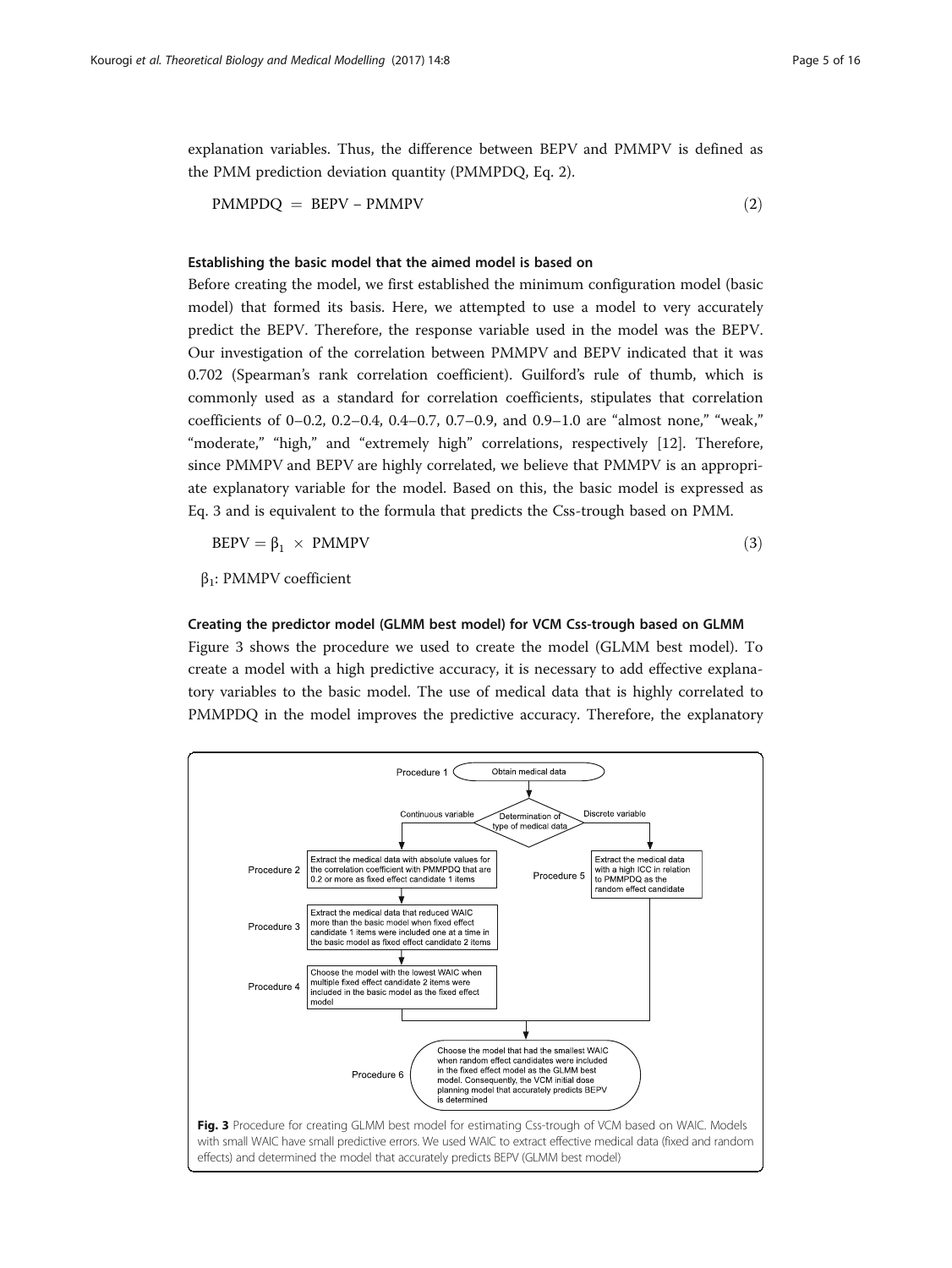variables added to the basic model must be medical data that is highly correlated to PMMPDQ. Thus, to identify medical data as potential explanatory variables that can be added to the basic model, we first obtained the subjects' medical data.

#### Collection of subject medical data (Fig. [3](#page-4-0), procedure 1)

To obtain medical data that can potentially be added to the basic model as explanatory variables, we collected the following subject data: Clinical findings (age, age range [10-year intervals], aged ≥ 75 or not, sex, height, weight, hospital days since drug administration commenced), blood test findings (total protein, serum albumin [Alb], aspartate transaminase [AST], alanine transaminase [ALT], lactate dehydrogenase [LDH], total bilirubin, blood urea nitrogen [BUN], SCr, adjusted SCr, BUN/SCr, BUN/ adjusted SCr, SCr adjustment amount, SCr adjusted or not, serum Na, serum K, serum Cl, blood glucose level, c-reactive protein [CRP], white blood cell [WBC], red blood cell [RBC], hemoglobin [Hb], hematocrit [Ht], platelet [PLT], mean corpuscular volume [MCV], mean corpuscular hemoglobin [MCH], mean corpuscular hemoglobin concentration [MCHC]), and VCM administration schedule (initial dose, initial daily dose, single dose, daily dose, infusion time, and number of doses; whether doses were irregularly spaced; and number of days until blood concentration trough values were measured since drug administration commenced). Then, to extract effective explanatory variables from the medical data, we conducted the following investigation.

## Extraction of medical data (fixed effect candidate 1) correlated to the difference between BEPV and PMMPV (PMMPDQ, Fig. [3,](#page-4-0) procedure 2)

When using GLMM, multiple explanatory variables can be included in the model. However, the creation of a model including all the medical data we obtained would have produced an inordinate number of model types. Therefore, we first extracted the patient medical data (explanatory variables) that would be effective when added to the basic model. Thus, the two GLMM explanatory variables types were the fixed effect (equivalent to single and multiple regression analyses explanatory variables), which were elements that predict BEPV (response variable), and random effect, which were elements that changed the fixed effect coefficient and the intercept values of the model. In accordance with the software specifications (Stan) used for the GLMM analysis, we used continuous variables (continuous, such as height and weight) for the fixed effect and discrete variables (qualitatively non-continuous, such as sex and all conditions) for random variables.

Since the medical data that correlated highly with the PMMPDQ had an appropriate fixed effect for use in the model, we calculated the Spearman's rank correlation coefficient for all medical data and the PMMPDQ.

Medical data (continuous variable) that correlated highly to the PMMPDQ (absolute value of the correlation coefficient of  $\geq 0.2$ ) were identified as fixed effect candidate 1.

## Extraction of appropriate medical data (fixed effect candidate 2) for use as fixed effect in model (Fig. [3](#page-4-0), procedure 3)

We wanted to extract medical data from items identified as fixed effect candidate 1 that would be effective when added to the basic model (Eq. [3](#page-4-0)). Therefore, we created a model (Eq. [4\)](#page-6-0) that included each fixed effect candidate 1 item as a fixed effect in the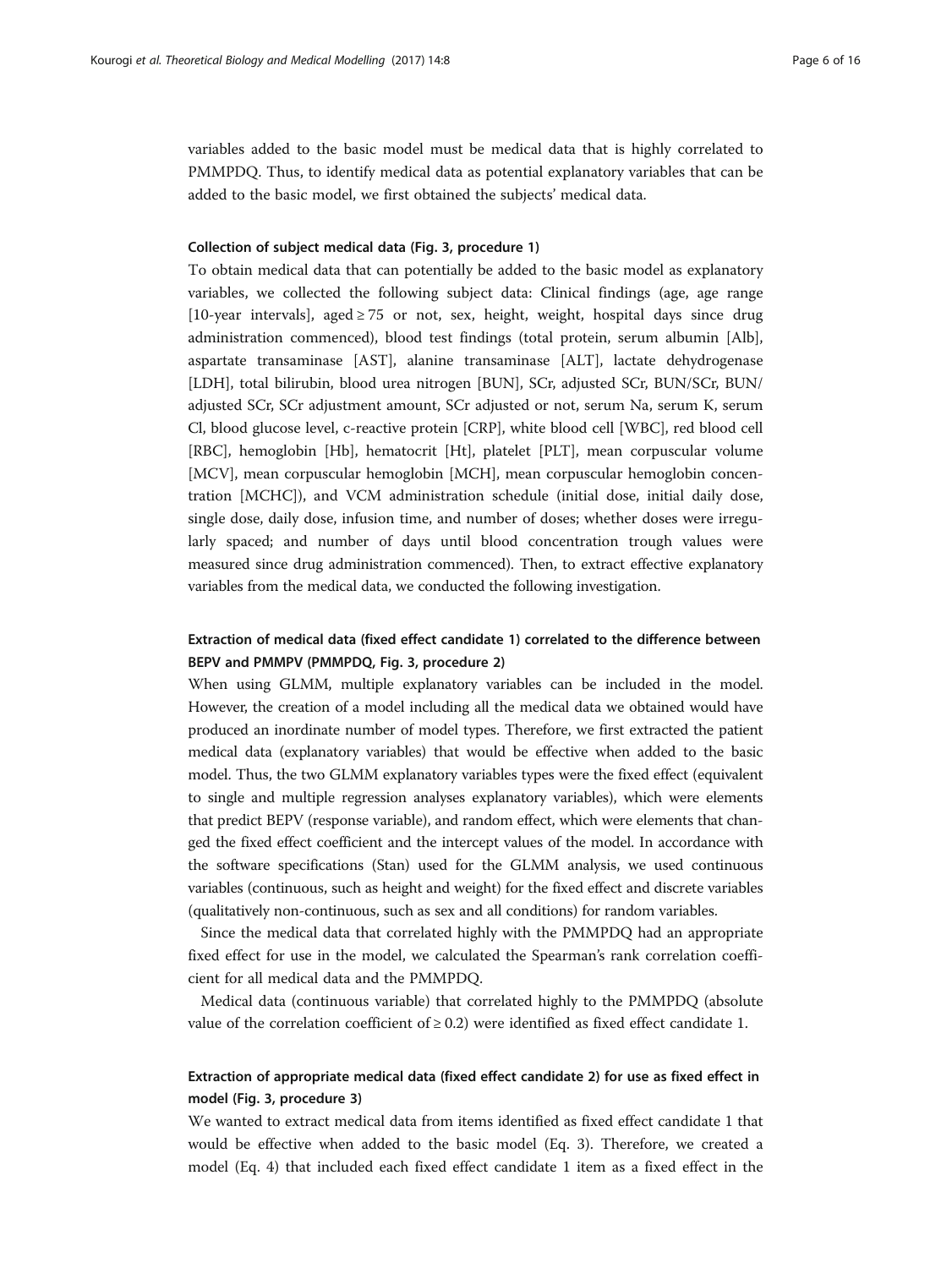<span id="page-6-0"></span>basic model and calculated the information criterion (Widely Applicable Information Criterion, WAIC) for each model.

$$
BEPV = \beta_1 \times PMMPV + \beta_{FE1} \times FE1 \tag{4}
$$

 $β_1$ : PMMPV (fixed effect) coefficient,  $β_{FE1}$ : each fixed effect candidate 1 (fixed effect) coefficients, and FE1: each fixed effect candidate 1 (fixed effect).

WAIC is used to select the model with a high degree of predictive accuracy from multiple models and is an index for generalization errors (predictive error when making predictions using the model on unknown patients other than the subjects of this study). The smaller WAIC is, the higher predictive accuracy of a model is and it is determined to apply to unknown patients [[13\]](#page-15-0). Therefore, fixed candidate 1 items used in a model made smaller WAIC than the basic model were considered an appropriate fixed effect in the GLMM best model and were designated as fixed effect candidate 2.

#### Determination of fixed effect model (Fig. [3](#page-4-0), procedure 4)

To determine the model (fixed effect model) composed of multiple fixed effects with the smallest predictive error, we created a model (Eq. 5) that included multiple fixed effect candidate 2 items in the basic model. Additionally, we calculated the WAIC for all models.

$$
BEPV = \beta_1 \times PMMPV + \sum_{i=1}^{n} \beta_{FE2i} \times FE2i
$$
 (5)

 $β_1$ : PMMPV (fixed effect) coefficient,  $β_{FE2i}$ : ith fixed effect candidate 2 coefficient, and FE2i: ith fixed effect candidate 2 (fixed effect).

However,  $n$  is the upper limit of the number of medical data items corresponding to fixed effect candidate 2.

Of all the models created, that with the smallest WAIC was selected as the fixed effect model.

## Extracting applicable medical data (random effect candidate) as random effect in the model (Fig. [3](#page-4-0), procedure 5)

Since medical data that is highly correlated to the PMMPDQ has a major effect on predictive accuracy, we calculated the intra-class correlation coefficient (ICC). Since medical data with a large ICC related to the PMMPDQ is a likely discrete variable that can be applied to the model [[14\]](#page-15-0), we identified the medical data (discrete variables) with the largest ICC as random effect candidates.

#### Determination of GLMM best model (Fig. [3,](#page-4-0) procedure 6)

To determine the most appropriate predictive model (GLMM best model) with the smallest predictive error, we created multiple models including random effect candidate items in the fixed effect model (the model created using Procedure 4 in Fig. [3](#page-4-0)) and calculated WAIC for each model. Of the created models, that with the smallest WAIC was selected as the GLMM best model.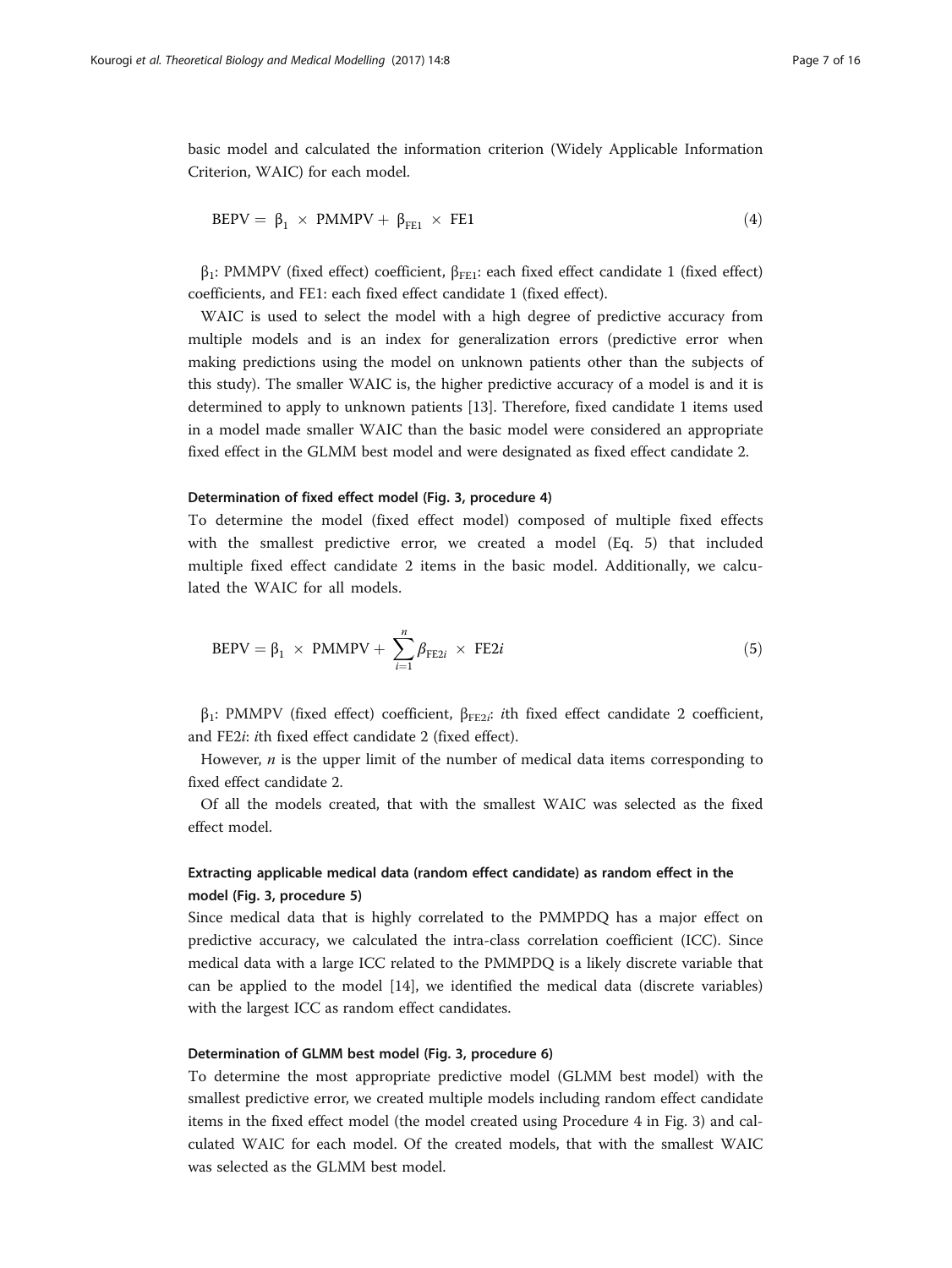#### Assessing predictive accuracy of GLMM best model

First, we substituted the subjects' medical data for all the explanatory variables (fixed and random effects) in the GLMM best model, which we used to calculate the Css-trough (GLMMPV). Next, to assess the predictive accuracy of the PMMPV and GLMMPV for BEPV, we set BEPV as the response variable and investigated the regression equation and coefficient of determination  $(\mathbb{R}^2)$  when the explanatory variable was either PMMPV or GLMMPV. The GLMM prediction deviation quantity (GLMMPDQ) was defined as the difference between BEPV and GLMMPV (Eq. 6).

 $GLMMPDQ = BEPV - GLMMPV$  (6)

#### Data processing method

We used the statistical analysis software R (ver. 3.2.3) and Microsoft Excel for Mac (ver. 15.22) to statistically analyze the data. We used functions included in R for our Spearman's rank correlation coefficient calculations and Shapiro-Wilk test and the R package ICC (ver. 2.3.0) for ICC calculations. We used Excel for Mac for simple linear regression and  $\mathbb{R}^2$  calculations. A P <0.05 was considered significant for all tests.

We used R, Stan, the R packages rstan, and brms (ver. 2.9, 2.9.0-3, and 0.8.0, respectively) for GLMM analysis and WAIC calculations. We used the Bayesian estimation with Hamilton Monte Carlo to estimate the model coefficient. We used Rhat for the convergence test of the Bayesian estimation and determined that its convergence with Rhat was  $\leq$  1.1 [\[15](#page-15-0)]. The settings of brm function in brms package were as follows: Chains  $= 3$ , Iter  $= 30000$  (100000 when random variables were included in the model), Warmup =  $15000$  (50000 when random variables were included in the model), Thin = 2, and Family = "normal." When using the Shapiro-Wilk test on the BEPV, the null hypothesis that followed the normal distribution was not rejected ( $P = 0.19$ ). Thus, the probability distribution for the response variable was a normal distribution.

#### Results

This study aimed to create a model (GLMM best model) that highly accurately predicts the Css-trough of the initial dose plan for VCM using patient medical data in the GLMM. Additionally, we assessed whether the VCM Css-trough values (GLMMPV) calculated using the GLMM best model were closer to the BEPV than the PMMPV. First, because we thought the medical data correlating to the difference (PMMPDQ) between BEPV and PMMPV would decrease the predictive error, we extracted the medical data (fixed effect candidate 1) that was highly correlated with the PMMPDQ. Next, to extract the medical data that could be applied to the GLMM best model, we created a model (Eq. [4\)](#page-6-0) including each the fixed effect candidate 1 item in the basic model (Eq. [3\)](#page-4-0). Then, we selected the medical data (fixed effect candidate 2) that made the WAIC of the model smaller (the smaller the WAIC, the higher the predictive accuracy of the model and the smaller the generalization error). Then, we created a model (Eq. [5\)](#page-6-0) that included multiple fixed effect candidate 2 items in the basic model and selected the model with the smallest WAIC as the fixed effect model. We designated the medical data with the largest PMMPDQ-related ICC as the random effect candidate items. We created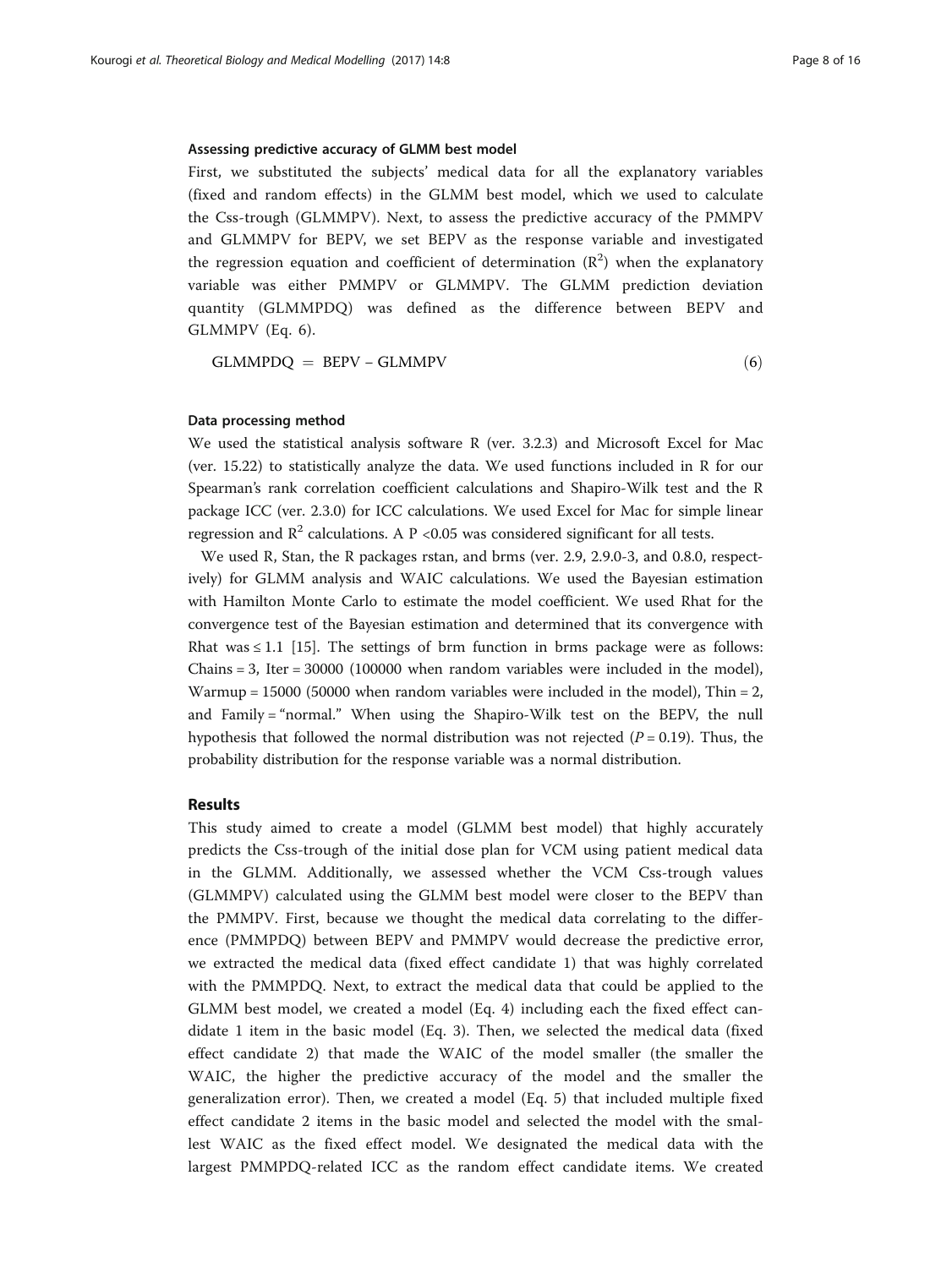multiple models that included the random effect candidate items in the fixed effect model and selected the model with the smallest WAIC as the GLMM best model. Finally, in to assess the GLMMPV accuracy, we investigated the simple linear regression and  $\mathbb{R}^2$  when the response variable was BEPV and the explanatory variable was either the PMMPV or the GLMMPV. Details of the results are below.

## GLMM best model construction

## Extraction of medical data (fixed effect candidate 1) that correlated with the difference (PMMPDQ) between BEPV and PMMPV (Fig. [3](#page-4-0), procedure 2)

To increase the predictive accuracy of Css-trough when setting the VCM initial dose plan, the difference between BEPV and PMMPV, which is the absolute value of the PMMPDQ (Eq. [2](#page-4-0)), had to be reduced. Because the medical data items that correlated highly with the PMMPDQ had a large effect on predictive accuracy, their inclusion in the model would allow the predictive deviation to be reduced (that is, increase predictive accuracy). First, we investigated the correlation between the PMMPDQ and all the medical data items (continuous variables). The results indicated that 10 types of medical data with absolute correlation coefficient values with the PMMPDQ of  $\geq 0.2$ (BUN/adjusted SCr, BUN, BUN/SCr, AST, Age, SCr, CLcr, SCr amount adjusted, single dose, and daily dose, Table 2) were factors with a major effect on predictive accuracy. To determine whether they could be used as fixed effect items in the model we created, we conducted the following investigations on the 10 types of medical data as fixed effect candidate 1 items.

## Extracting medical data (fixed effect candidate 2) that was applicable as fixed effect (Fig. [3](#page-4-0), procedure 3)

To further extract the medical data that was applicable to the model from the fixed effect candidate 1 items, we created a model (Eq. [4](#page-6-0)) that included each of the fixed effect candidate 1 items in the basic model (Eq. [3\)](#page-4-0) and calculated WAIC. Declines in WAIC indicate a reduced prediction error. Of the models with the fixed effect candidate 1, the one with a smaller WAIC than the basic model used the following medical data: BUN/adjusted SCr, BUN, BUN/SCr, age, and SCr adjusted amount (Table [3\)](#page-9-0). There is a high probability that these medical data items

| Fixed effect candidate 1 (medical data) | Correlation coefficient | $p$ -value           |  |
|-----------------------------------------|-------------------------|----------------------|--|
| BUN/adjusted SCr                        | 0.398                   | $0.006^*$            |  |
| <b>BUN</b>                              | 0.372                   | $0.011$ <sup>*</sup> |  |
| <b>BUN/SCr</b>                          | 0.332                   | 0.024                |  |
| <b>AST</b>                              | 0.253                   | 0.090                |  |
| Age                                     | 0.248                   | 0.096                |  |
| SCr                                     | 0.215                   | 0.152                |  |
| CLcr                                    | $-0.233$                | 0.119                |  |
| SCr adjusted amount                     | $-0.239$                | 0.110                |  |
| Single dose                             | $-0.263$                | 0.078                |  |
| Daily dose                              | $-0.279$                | 0.060                |  |

| <b>Table 2</b> Correlation coefficient for fixed effect candidate 1 and PMMPDQ |  |
|--------------------------------------------------------------------------------|--|
|--------------------------------------------------------------------------------|--|

Asterisks indicate  $p < 0.05$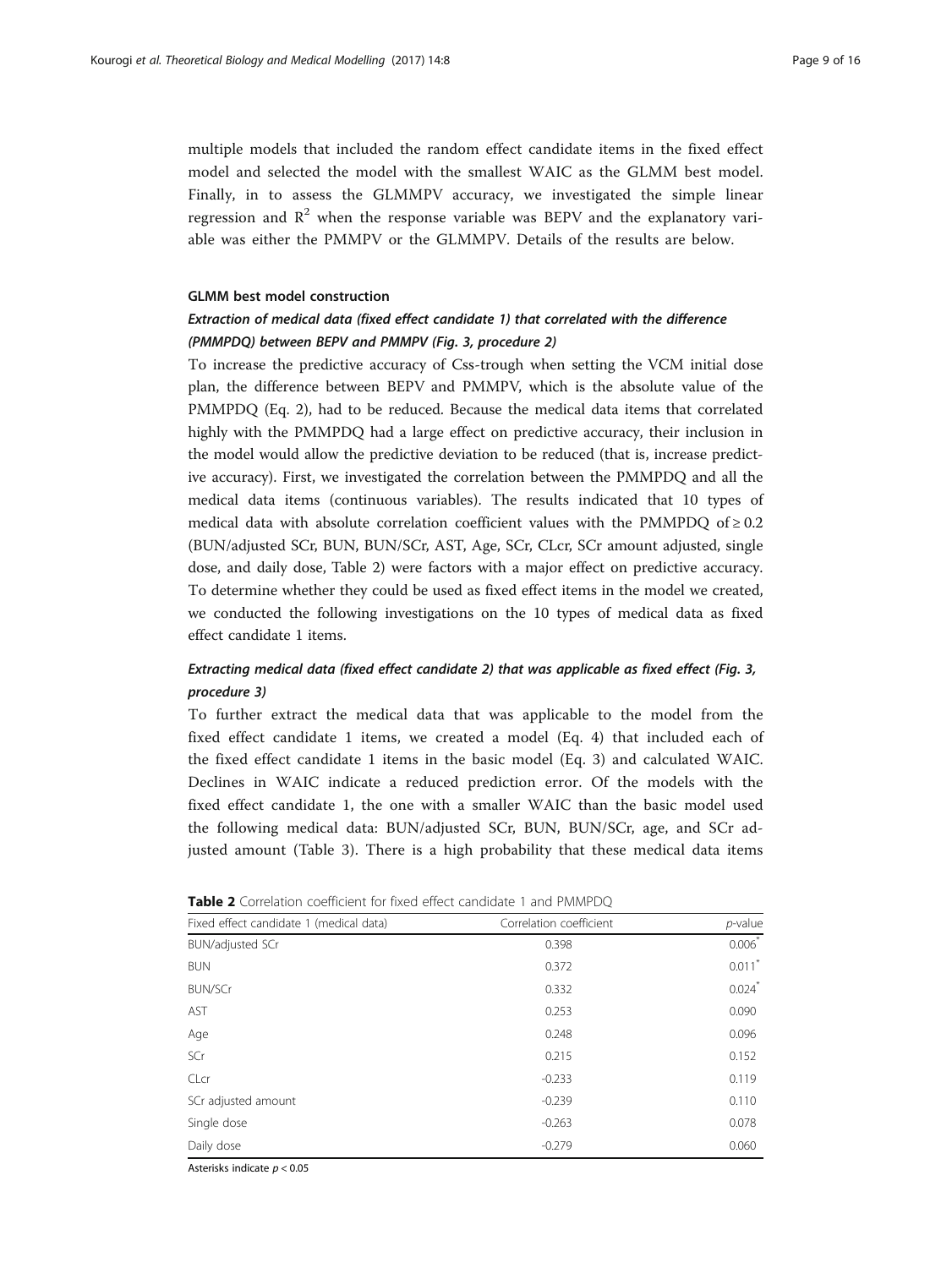| Fixed effect candidate 1<br>(medical data) | Coefficient (I-95% CI, u-95% CI) | <b>WAIC</b>         |  |
|--------------------------------------------|----------------------------------|---------------------|--|
| None (Basic model)                         | -                                | 258.42              |  |
| BUN/adjusted SCr                           | $0.1$ $(0.02, 0.17)$             | 254.52 <sup>a</sup> |  |
| <b>BUN</b>                                 | 0.09(0.01, 0.17)                 | 256.12 <sup>a</sup> |  |
| <b>BUN/SCr</b>                             | $0.08$ $(0.00, 0.16)$            | $256.15^a$          |  |
| <b>AST</b>                                 | $0.01$ ( $-0.03$ , $0.05$ )      | 260.46              |  |
| Age                                        | $0.04$ $(-0.01, 0.10)$           | $257.51^a$          |  |
| SCr                                        | $1.13$ ( $-1.48$ , $3.78$ )      | 259.73              |  |
| CLcr                                       | $-0.01$ $(-0.07, 0.04)$          | 260.6               |  |
| SCr adjusted amount                        | $-16.09$ $(-32.54, 0.26)$        | $256.18^{a}$        |  |
| Single dose                                | $0.00$ ( $-0.01$ , $0.00$ )      | 260.6               |  |
| Daily dose                                 | $0.00$ $(0.00, 0.00)$            | 259.63              |  |

<span id="page-9-0"></span>**Table 3** WAIC and the Coefficients of the variables when all fixed effect candidate 1 items are included in basic model

<sup>a</sup>WAIC of the model (Ep. 4) that included fixed effect candidate 1 item was smaller than the WAIC of the basic model (Ep. 3). Smaller WAIC indicates decreased predictive error in the model

can be used as an applicable fixed effect for the GLMM best model. Because the BUN/adjusted SCr and BUN/SCr are similar parameters, we used only the BUN/ adjusted SCr with a low WAIC value. Therefore, we used the BUN/adjusted SCr, BUN, age, and SCr adjusted amount as the fixed effect candidate 2 items in the following investigation.

## Fixed effect model determination (Fig. [3,](#page-4-0) procedure 4)

The GLMM model can use multiple fixed effect items. Therefore, we created a model (Eq. [5\)](#page-6-0) that included multiple fixed effect candidate 2 items in the basic model (Eq. [3\)](#page-4-0) and calculated the WAIC. The results indicate that the WAIC of the model that simultaneously included BUN/adjusted SCr and SCr adjusted amount was the lowest (253.45, Table 4). Based on this, we designated this model as the fixed effect model.

| Fixed effect candidate 2 (medical data)                  | <b>WAIC</b> |
|----------------------------------------------------------|-------------|
| None (Basic model)                                       | 258.42      |
| BUN/adjusted SCr and BUN                                 | 254.94      |
| BUN/adjusted SCr and SCr adjusted amount                 | $253.45^a$  |
| BUN/adjusted SCr and Age                                 | 256.26      |
| BUN and SCr adjusted amount                              | 254.33      |
| <b>BUN and Age</b>                                       | 256.05      |
| SCr adjusted amount and Age                              | 256.03      |
| BUN/adjusted SCr and BUN and SCr adjusted amount         | 254.58      |
| BUN/adjusted SCr and BUN and Age                         | 256.83      |
| BUN/adjusted SCr and SCr adjusted amount and Age         | 255.25      |
| BUN and SCr adjusted amount and Age                      | 256.14      |
| BUN/adjusted SCr and BUN and SCr adjusted amount and Age | 256.56      |

Table 4 WAIC when multiple fixed effect candidate 2 are included in the basic model

<sup>a</sup>Lowest WAIC above. Lower WAIC indicates decreased predictive error in the model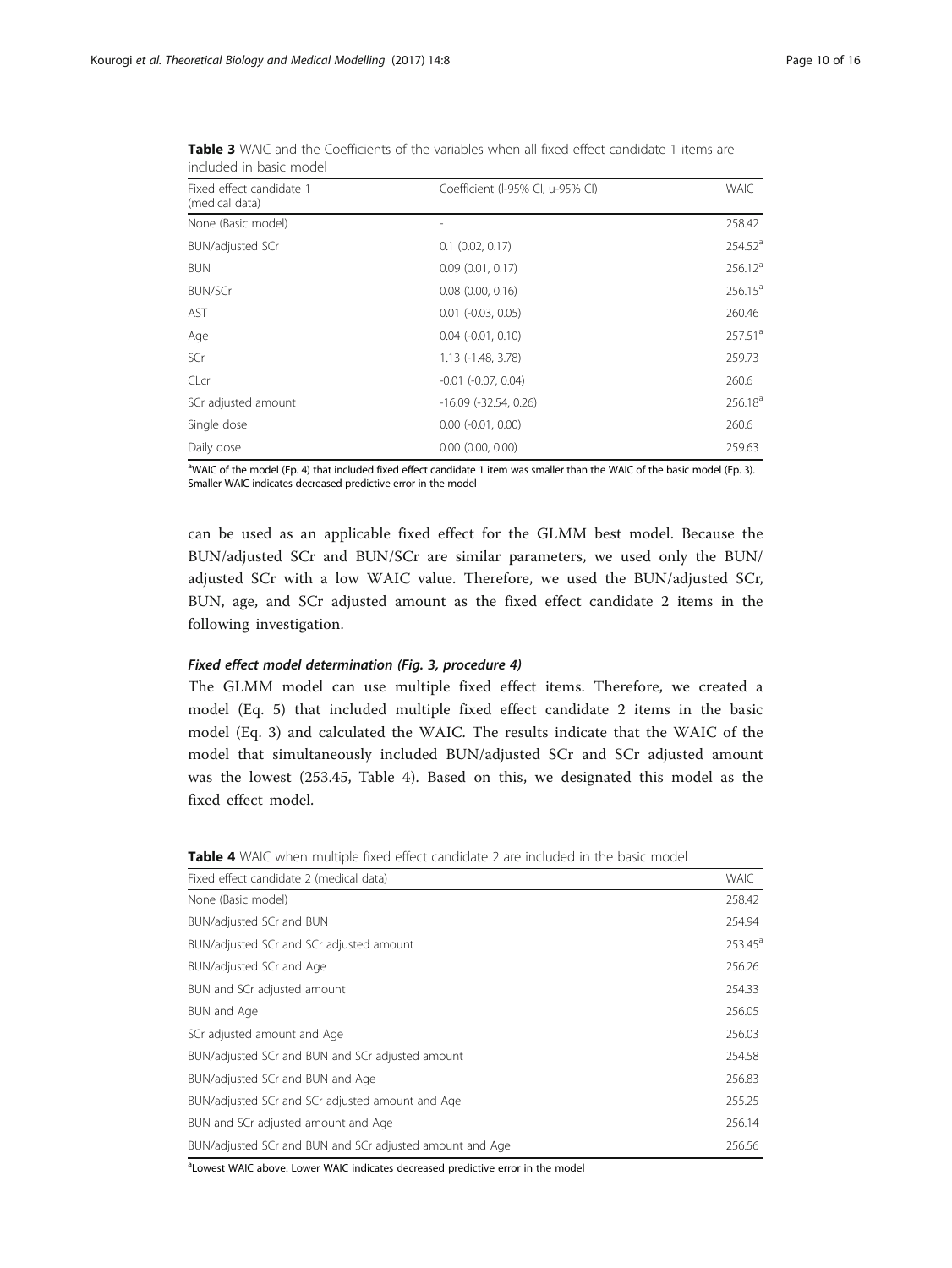## Extracting medical data (random effect) that was applicable as random effect (Fig. [3,](#page-4-0) procedure 5)

Because medical data items (discrete variables) with a large PMMPDQ-related ICC affect the predictive accuracy considerably, it is highly likely that they can be used as applicable random effect items in the GLMM best model. Thus, we calculated the ICC for all PMMPDQ-related medical data items (Table 5). The item with the largest PMMPDQ-related ICC was sex (0.057) and, therefore, it was used as the random effect candidate item in the following investigation.

### GLMM best model determination (Fig. [3,](#page-4-0) procedure 6)

To determine the optimum predictive model (GLMM best model) that reduces prediction error the most and includes fixed and random effects, we created multiple models that included sex (random effect) in the fixed effect model (the model determined using Procedure 4 in Fig. [3](#page-4-0)) and calculated WAIC (Table [6\)](#page-11-0). The results indicated that the model including sex (random effect) in the PMMPV (fixed effect) coefficient had the smallest WAIC (252.01). Therefore, we designated this model as the GLMM best model.

Based on the above results, we determined the GLMM best model (Eq. 7) would predict the Css-trough with high accuracy when establishing the VCM initial dose plan.

Women

GLMMPV = 
$$
(0.977-0.081) \times PMMPV + 0.101 \times BUN/adjusted SCr - 12.899
$$
  
 $\times SCr$  adjusted amount

 $(7A)$ 

Men

GLMMPV = 
$$
(0.977 + 0.029) \times PMMPV + 0.101 \times BUN/adjusted SCr - 12.899
$$
  
× SCr adjusted amount (7B)

The coefficients and their credible intervals (CIs) for all explanatory variables (fixed and random effects) in the GLMM best model are shown in Table [7.](#page-11-0)

| <b>Table 5</b> ICC for medical data (discrete variables) related to PMMPDQ |  |  |
|----------------------------------------------------------------------------|--|--|
|----------------------------------------------------------------------------|--|--|

| Medical data (discrete variables)                                                        | ICC      | I-95% CI | u-95% Cl |
|------------------------------------------------------------------------------------------|----------|----------|----------|
| Sex                                                                                      | 0.057    | $-0.032$ | 0.991    |
| Adjusted SCr                                                                             | 0.036    | $-0.041$ | 0.989    |
| Aged 75 or above                                                                         | 0.023    | $-0.039$ | 0.987    |
| No. of days from start of administration to blood test for<br>blood concentration trough | $-0.043$ | $-0.065$ | 0.484    |
| Age group (10-year intervals)                                                            | $-0.044$ | $-0.117$ | 0.392    |
| Irregular interval administration                                                        | $-0.047$ | $-0.047$ | $-0.037$ |
| No. of doses                                                                             | $-0.071$ | $-0.140$ | 0.358    |

Medical data (discrete variables) with a large ICC in relation to PMMPDQ have a high likelihood of being random effect items suitable for use in the GLMM best model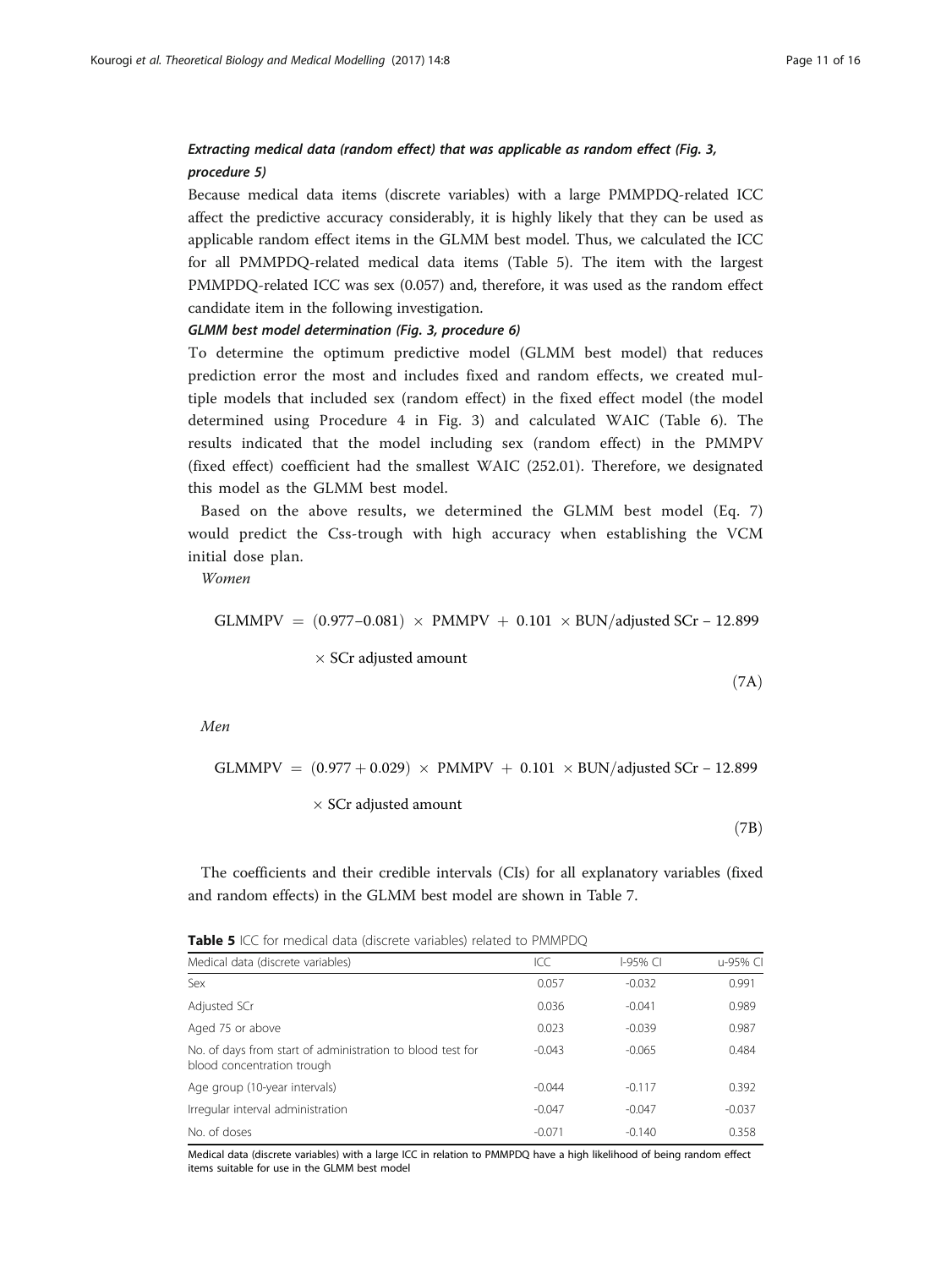| Fixed effect including random effect (Sex)         | <b>WAIC</b>         |
|----------------------------------------------------|---------------------|
| None (fixed effect model)                          | 253.45              |
| <b>PMMPV</b>                                       | 252.01 <sup>a</sup> |
| BUN/adjusted SCr                                   | 252.29              |
| SCr adjusted amount                                | 252.34              |
| PMMPV and BUN/adjusted SCr                         | 253.65              |
| PMMPV and SCr adjusted amount                      | 253.39              |
| BUN/adjusted SCr and SCr adjusted amount           | 252.69              |
| PMMPV and BUN/adjusted SCr and SCr adjusted amount | 253.11              |

<span id="page-11-0"></span>**Table 6** WAIC when random effects are included in the fixed effect model

<sup>a</sup>Lowest WAIC above. Lower WAIC indicates decreased predictive error in the model

## Assessing predictive accuracy of GLMM best model

First, we investigated the simple linear regression and  $R^2$  when the response variable was BEPV, and the explanatory variable was either PMMPV or GLMMPV to assess the BEPV-related accuracy of PMMPV and GLMMPV. The single linear regression slope for PMMPV and GLMMPV was 0.902 and 1.060 respectively, and the intercept was 2.522 and -1.511 respectively. Furthermore,  $R^2$  was 0.513 and 0.623 respectively (Fig. [4](#page-12-0)). These results indicate that GLMMPV was closer to BEPV than PMMPV. Therefore, the GLMM best model may allow more accurate VCM Css-trough predictions.

#### **Discussion**

Figure [4b](#page-12-0) shows that the simple linear regression slope of BEPV and GLMMPV was closer to 1 than that of BEPV and PMMPV was (Fig. [4a](#page-12-0), GLMMPV, 1.060 and PMMPV, 0.902). Additionally, the simple linear regression intercept of BEPV and GLMMPV was closer to 0 than that of the BEPV and PMMPV was (GLMMPV, -1.511 and PMMPV, 2.522). Additionally, because the  $R^2$  of BEPV and GLMMPV was higher than that of BEPV and PMMPV (GLMMPV, 0.623 and PMMPV, 0.513), we were able to determine that the GLMM best model created in this study predicted the VCM Css-trough with better accuracy than the PMM did for the study subjects. Table 6 shows that the WAIC of the GLMM best model (252.01) was smaller than that of the basic model (258.42, equivalent to the model that predicted Css-trough from the PMM). This indicates that generalization error is decreased in the GLMM best model. Therefore, we believe that the GLMM best model can predict the VCM Css-trough of unknown patients with greater accuracy than the PMM can.

Figure [4](#page-12-0) shows that 4.35% (2/46) of patients had PMMPDQ of  $\geq 10 \mu g/mL$ , but none had GLMMPDQ of  $\geq 10 \mu g/mL$ . Considering the effective blood concentration range of the VCM Css-trough, a difference of  $\geq 10 \mu g/mL$  in Css-trough predictions would raise

Table 7 All explanatory variables for the GLMM best model and their coefficient

| Explanatory variables              | Coefficient | $-95%$ CI | u-95% Cl |  |
|------------------------------------|-------------|-----------|----------|--|
| PMMPV (fixed effect)               | 0.977       | 0.314     | 1.960    |  |
| BUN/adjusted SCr (fixed effect)    | 0.101       | 0.020     | 0.180    |  |
| SCr adjusted amount (fixed effect) | $-12.899$   | $-28.700$ | 2.652    |  |
| Sex: Female (random effect)        | $-0.081$    | $-1.201$  | 0.592    |  |
| Sex: Male (random effect)          | 0.029       | $-1.123$  | 0.711    |  |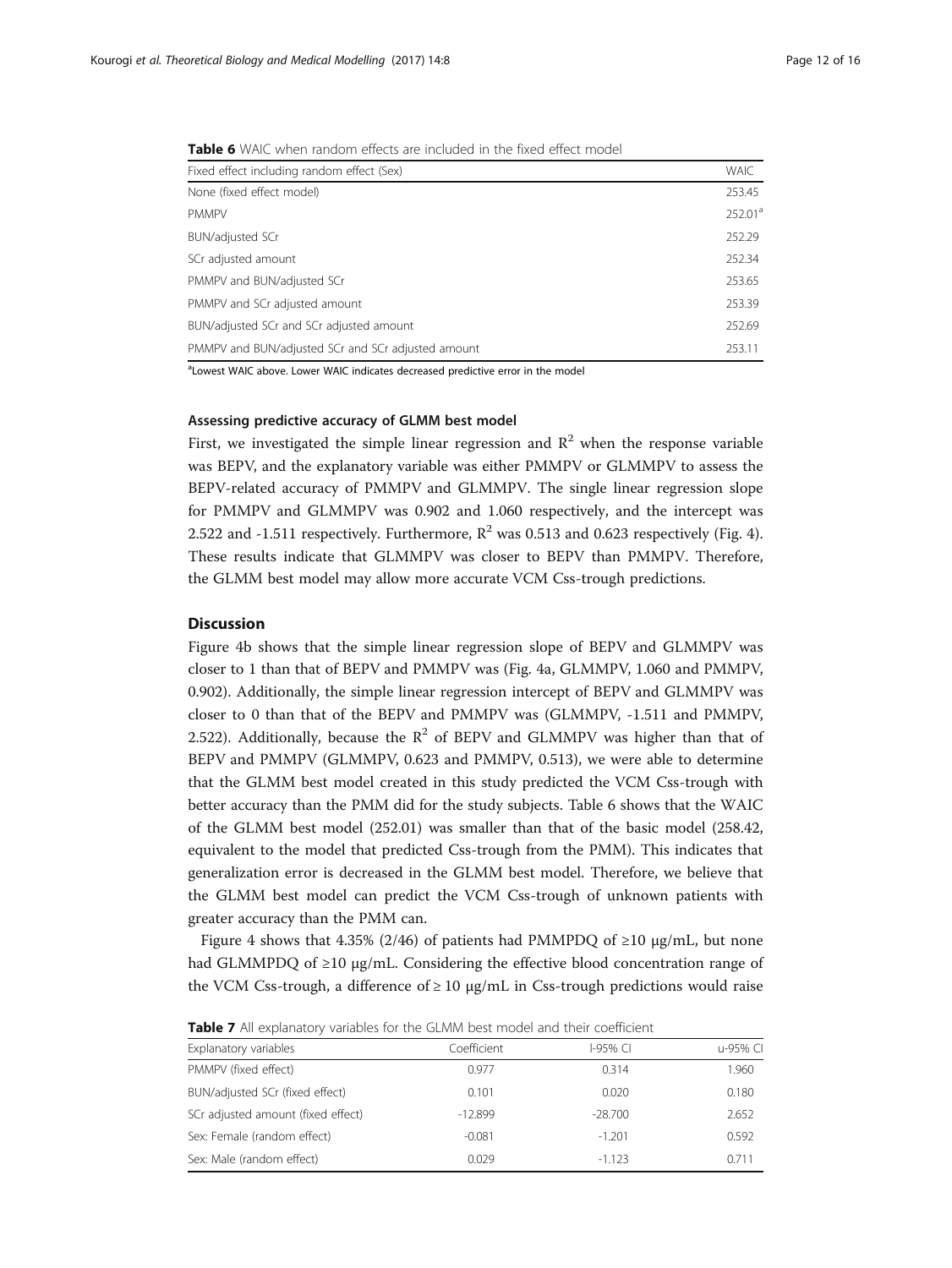<span id="page-12-0"></span>

of PMMPV and BEPV. Fig. 4b indicates correlation of GLMMPV and BEPV. Solid line is regression line with response variable as BEPV and explanatory variable as either PMMPV or GLMMPV. If Css-trough can be accurately predicted when establishing the initial dose plan, then all data plots will be located on the dotted line, and the solid and dotted lines will be identical. The letters a, b, and c indicate patients who showed improved accuracy in their VCM Css-trough predictions with the GLMM best model. The length of the dashed lines drawn vertically from a, b, and c indicates (a) PMMPDQ (the difference between PMMPV and BEPV) and (b) GLMMPDQ (the difference between GLMMPV and BEPV). The letters d, e, f, g and h indicate patients who showed the largest positive or negative deviation in their predictions

concerns that the drug may be less effective and cause adverse effects. However, we believe that the GLMM best model controls large prediction deviations like this.

Next, we investigated patients with major improvements in predictive accuracy achieved by changing from the PMM to the GLMM best model in predicting VCM Css-trough. Patient a shown in Fig. 4 had a PMMPDQ and GLMMPDQ of 7.90 and 0.64 μg/mL (the length of the dashed lines in Fig. 4a and b, respectively). Based on this, the change from PMM to the GLMM best model allowed that predictive accuracy was improved 7.26 μg/mL (7.90–0.64 μg/mL). Similarly, patients b and c showed a 3.53 and 3.23 μg/mL  $(4.80-1.27 \text{ and } 6.00-2.77 \text{ μg/mL})$  improvement, respectively. The graph of the changes in VCM blood concentration experienced by patient b (Fig. [5a](#page-13-0)) illustrates that the PMMPV deviated greatly from the BEPV (the absolute PMMPDQ value was large), which caused the blood concentration to fall outside the effective range. However, since the GLMM best model predicted the Css-trough with high accuracy, the GLMMPV was close to the BEPV (the absolute GLMMPDQ value was small) and achieved the effective blood concentration range (Fig. [5b\)](#page-13-0). Similarly, if the Css-trough prediction accuracy can be increased and the achievement of an effective blood concentration range can be accurately predicted when establishing the initial dose plan, then a revised dose plan would be unnecessary. Furthermore, we found that the improvement in the Css-trough prediction accuracy for the patients achieved using the GLMM best model was related to high BUN/adjusted SCr values of these patients (patients a, b, and c: 71.35, 34.52, and 32.17, respectively). It has been reported that when the BUN/ SCr is > 20, the estimation of renal function (CLcr) using the CG formula results in overestimations [\[16](#page-15-0)]. Therefore, when establishing the initial dose plan using PMM for patients a, b, and c, we assessed the CLcr at a higher than actual level, which led to excessive VCM doses. We speculate that this further caused the deviation between the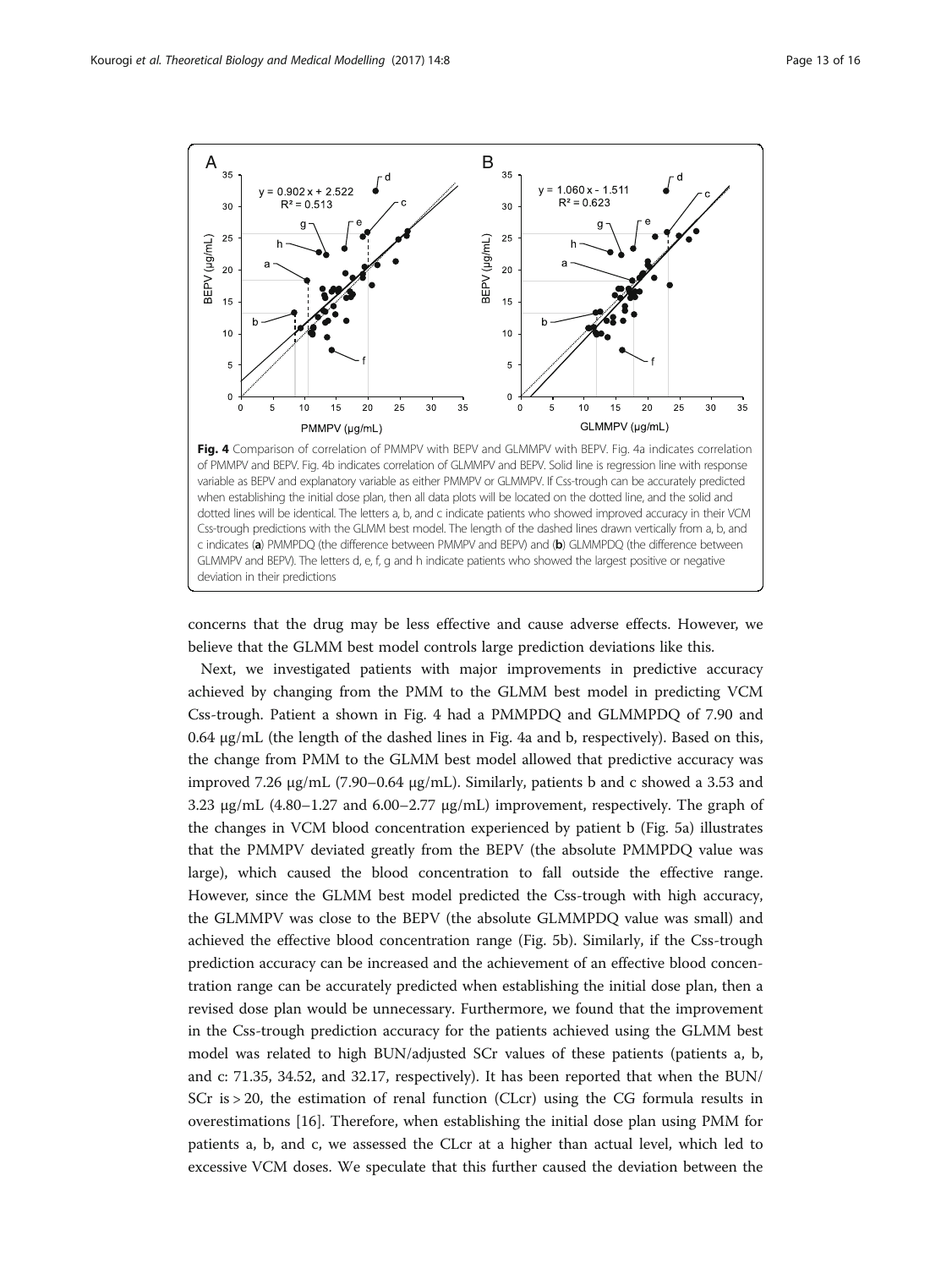<span id="page-13-0"></span>

PMMPV and BEPV. However, when using the GLMM best model we included the BUN/adjusted SCr (fixed effect), which corrected the overestimated renal function in the CG formula and ultimately increased the VCM Css-trough prediction accuracy.

Nevertheless, there were also cases where the GLMM best model created in this study did not improve the predictive accuracy of the Css-trough values. These patients had large deviations (PMMPDQ) between PMMPV and BEPV, and the GLMM best model did not improve the Css-trough prediction accuracy. For example, PMMPDQ and GLMMPDQ of patient d showed large positive deviations (Fig. [4a and b,](#page-12-0) 11.2 and 9.4 μg/mL, respectively), and those of patient e also showed positive deviations (Fig. [4a](#page-12-0) [and b](#page-12-0), 6.9 and 5.5 μg/mL, respectively). PMMPDQ and GLMMPDQ of patient f showed negative deviations (Fig. [4a and b](#page-12-0), -7.0 and -8.8 μg/mL, respectively). We believe that these were likely attributable to the effect of changes in SCr after VCM administration commenced. Our results showed that SCr of patient d was 0.60 mg/dL before VCM administration, but rose to 0.85 mg/dL after VCM administration, and SCr of patient e was risen from 1.05 mg/dL to 1.52 mg/dL. We considered that whose renal functions were declined. Our results also showed that SCr of patient f was 1.20 mg/dL before VCM administration, but decreased to 0.82 mg/dL after VCM administration, which we considered that whose renal function was improved. Therefore, since the renal function of these patients changed after VCM administration started (change in CLcr), the Css-trough prediction accuracy worsened, and the absolute PMMPDQ and GLMMPDQ values increased. Furthermore, PMMPDQ and GLMMPDQ of patient g showed large positive deviations (Fig. [4a and b,](#page-12-0) 8.8 and 6.4 μg/mL, respectively), and those of patient h also showed large positive deviations (Fig. [4a and b](#page-12-0), 10.3 and 8.5  $\mu$ g/mL, respectively). We thought these were due mainly to involvement of hypoalbuminemia. It has been reported that kidney function is overestimated because of proximal tubule secretion of creatinine increases in patients with hypoalbuminemia [[17](#page-15-0)]. The serum albumin levels of patients g and h were 2.4 and 2.0 g/dL, respectively. We considered that overestimation of kidney function in patients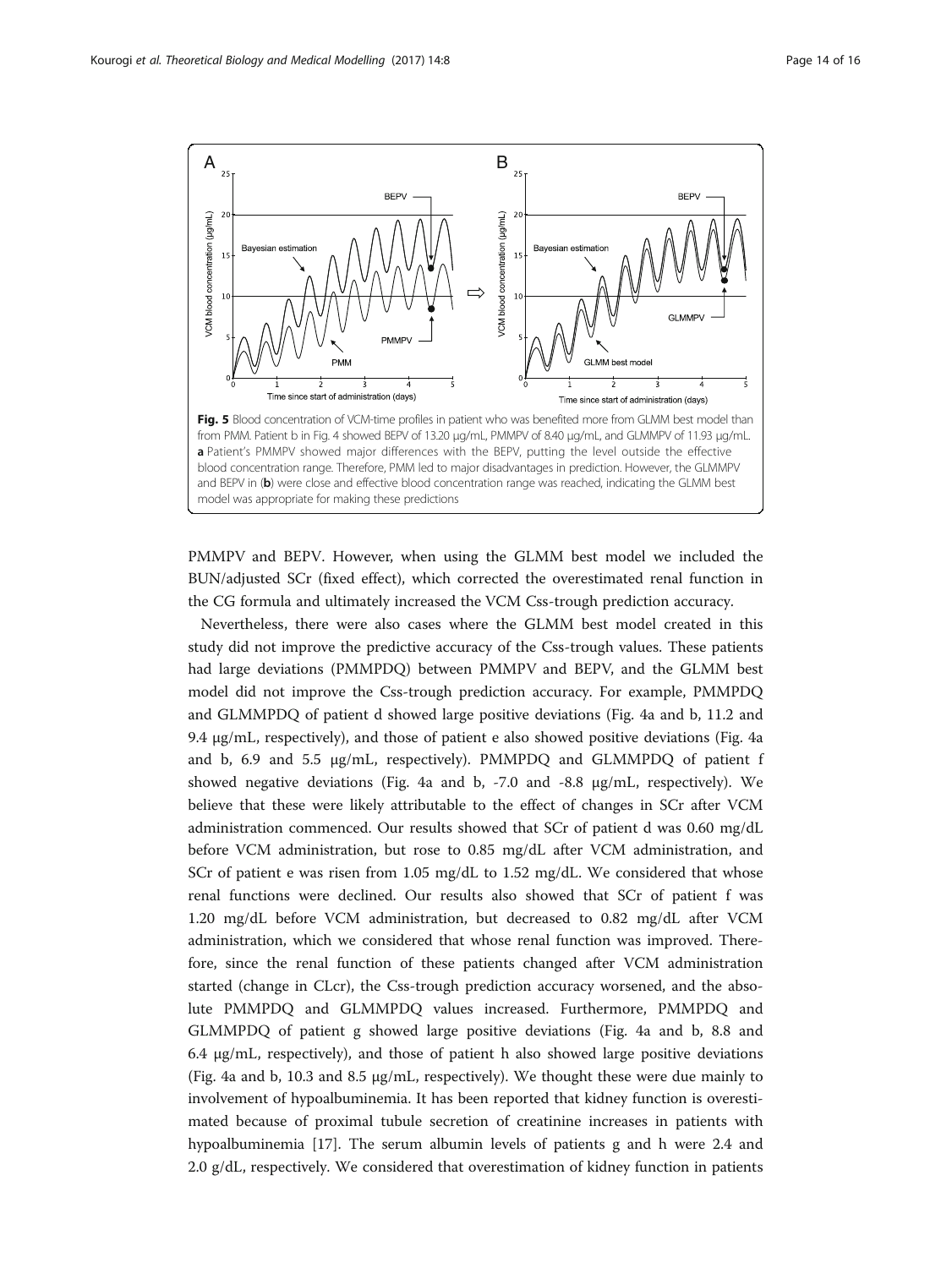<span id="page-14-0"></span>g and h led to excessive VCM doses, and rose Css-trough unexpectedly, resulting the absolute PMMPDQ and GLMMPDQ values increased. To solve these problems, new medical data must be extracted and included in the GLMM best model.

## Conclusions

This study demonstrated that the GLMM best model we created for use with the GLMM method in initial VCM dose planning allowed a more accurate Css-trough prediction than PMM did. The GLMM best model increased the rate of achieving the effective VCM blood concentration range. This may lead to reduce the revised dose planning requirement and increase the therapeutic effect of VCM safely.

#### Acknowledgements

Not applicable.

#### Funding

Self-funded.

### Availability of data and materials

Please contact author for data requests.

#### Authors' contributions

YK conceptualized and developed the models for GLMM. YK, KO and NT wrote the manuscript. JT and NS contributed to the composition of the manuscript. MK and ET collected medical data and performed TDM. SC planed the clinical protocol. All authors read and approved the final manuscript.

#### Competing interests

The authors declare that they have no competing interests.

#### Consent for publication

Not applicable.

#### Ethics approval and consent to participate

This study was conducted after receiving approval from the Institutional Review Boards of Chiyoda Hospital and Kyushu University of Health and Welfare.

#### Publisher's Note

Springer Nature remains neutral with regard to jurisdictional claims in published maps and institutional affiliations.

#### Author details

<sup>1</sup>Chiyoda Hospital, Social Medial Corporation Senwakai, Hyuga, Japan. <sup>2</sup>School of Pharmaceutical Sciences, Kyushu University of Health and Welfare, Nobeoka, Japan. <sup>3</sup>Second Department of Clinical Pharmacy, Graduate School of Clinical Pharmacy, Kyushu University of Health and Welfare, 1714-1 Yoshino, Nobeoka, Miyazaki 882-8508, Japan.

#### Received: 8 September 2016 Accepted: 20 March 2017 Published online: 08 April 2017

#### References

- 1. Sakoulas G, Gold HS, Cohen RA, Venkataraman L, Moellering RC, Eliopoulos GM. Effects of prolonged vancomycin administration on methicillin-resistant Staphylococcus aureus (MRSA) in a patient with recurrent bacteraemia. J Antimicrob Chemother. 2006;57:699–704.
- 2. Mohr JF, Murray BE. Point: vancomycin is not obsolete for the treatment of infection caused by methicillinresistant Staphylococcus aureus. Clin Infect Dis. 2007;44:1536–42.
- 3. Jeffres MN, Isakow W, Doherty JS, Micek ST. A retrospective analysis of possible renal toxicity associated with vancomycin in patients with health care-associated methicillin-resistant Staphylococcus aureus pneumonia. Clin Ther. 2007;29:1107–15.
- 4. Lodise TP, Patel N, Lomaestro BM, Rodvold KA, Drusano GL. Relationship between initial vancomycin concentration-time profile and nephrotoxicity among hospitalized patients. Clin Infect Dis. 2009;49:507–14.
- 5. Ye ZK, Tang H-L, Zhai S-D. Benefits of therapeutic drug monitoring of vancomycin: a systematic review and metaanalysis. PLoS One. 2013;8:e77169.
- 6. Tsuji Y, Hiraki Y, Mizoguchi A, Sadoh S, Sonemoto E, Kamimura H, Karube Y. Effect of various estimates of renal function on prediction of vancomycin concentration by the population mean and Bayesian methods. J Clin Pharm Ther. 2009;34:465–72.
- 7. Bakkestuen V, Halvorsen R, Heegaard E. Disentangling complex fine-scale ecological patterns by path modelling using GLMM and GIS. J Veg Sci. 2009;20:779–90.